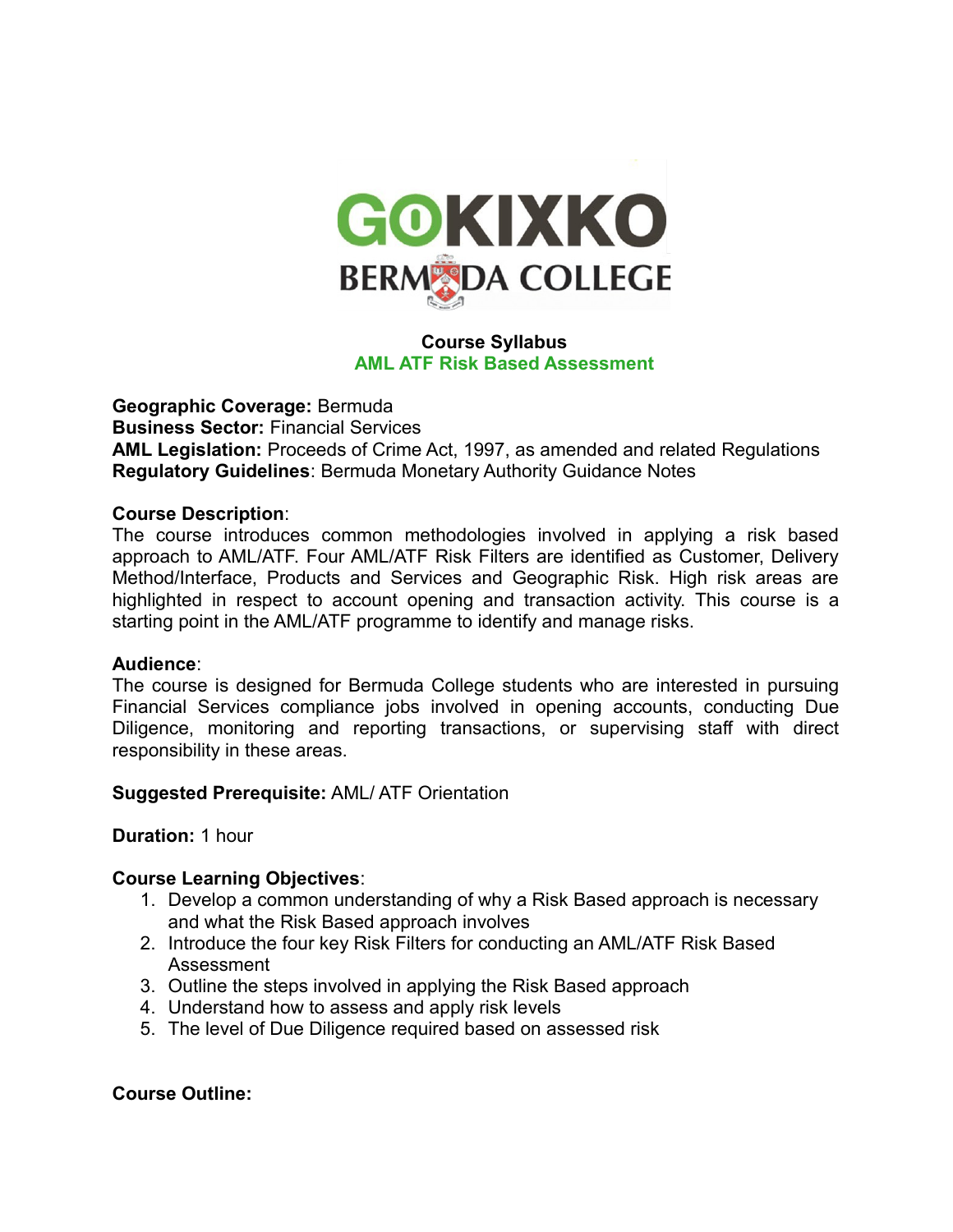*Module 1 – Introduction to AML/ ATF Risk Based Assessment*

- Introduction of the Risk Based approach and the four key AML/ATF Risk Filters.
- Understanding why and how it is important to manage and mitigate AML/ATF risk using different levels of Due Diligence.
- The steps involved in conducting a Risk Based Assessment.
- Understanding how to mitigate risk by obtaining appropriate corresponding Due Diligence.

# *Module 2 – Assessing Risk Level – High Risk Customers*

● Identifying different types of high risk customers and businesses and the application of Enhanced Due Diligence.

# *Module 3 – Assessing Risk Level – High Risk Delivery Method / Interface*

● Identifying types of delivery methods and interface that are generally considered higher risks along with areas that might cause you to be suspicious.

## *Module 4 – Assessing Risk Level – High Risk Products and Services*

● Identifying the types of products and services often used by money launderers to try to clean their cash.

# *Module 5 – Assessing Risk Level – High Risk Geographies / Countries*

● Assessing risk by identifying customers who are born, reside or do business in or with higher risk countries.

## *Module 6 – Developing a Risk Profile*

• Creating Customer Risk Profiles to help the entity manage customer risk going forward with regular checkpoints.

## **Course Design Methodology**:

Our philosophy is that people learn best by doing. Learning scenarios with a high level of interactivity are embedded in the course to represent real life examples and practise decision making.

## **Course Resources:**

KixSMART is a printable PDF course summary of the key points from the course.

## **Assessment:**

An E-Test of 10 randomly generated multiple choice questions assessing each learning objective will be administered at the completion of the course Modules. The passing grade is 80%.

# **Certificate:**

A Certificate of Completion can be printed online.